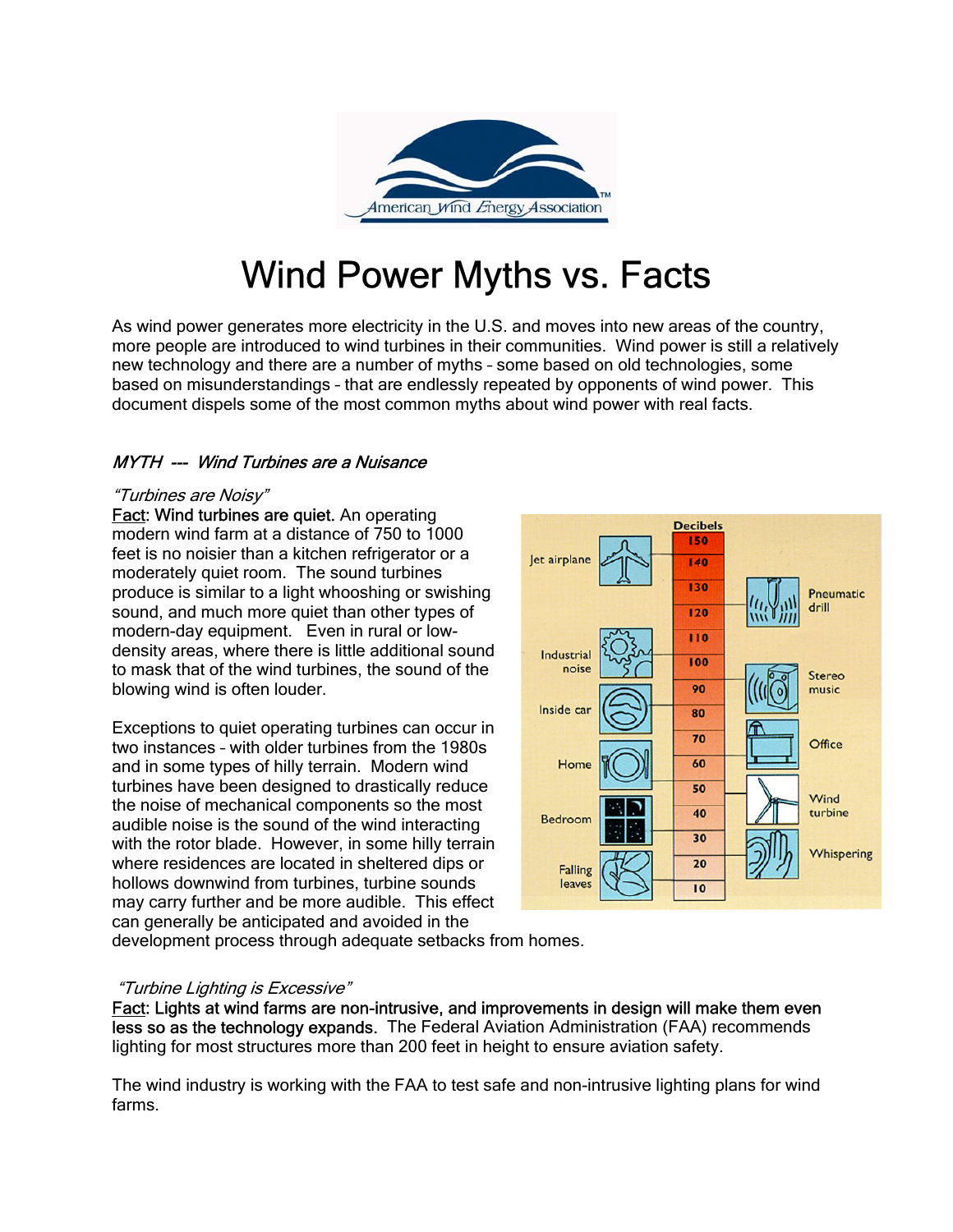#### "Nearby Residences Will be Affected by Shadow Flicker"

Fact: Shadow flicker is the term used to describe what happens when rotating turbine blades come between the viewer and the sun, causing a moving shadow. Shadow flicker is almost never a problem for residences near new wind farms, and in the few cases where it could be, it is easily avoided. For some who have homes close to wind turbines, shadow flicker can occur under certain circumstances and can be annoying when trying to read or watch television. However, the effect can be precisely calculated to determine whether a flickering shadow will fall on a given location near a wind farm, and how many hours in a year it will do so. Potential problems can be easily identified using these methods, and solutions range from the appropriate setback from the turbines to planting trees to disrupt the effect. Normally, shadow flicker should not be a problem in the U.S. because at U.S. latitudes (except Alaska) the sun's angle is not very low in the sky. If any effect is experienced, it is generally short-lived, as in a few hours over a year's time.

#### "Turbines Interfere with Television and Other Communications Signals"

Fact: Interference is rare and easily avoided. Large wind turbines installed at wind farms can interfere with radio or television signals if a turbine is in the "line of sight." Improving a receiver's antenna or installing relays to transmit the signal around the wind farm solves this problem; both solutions are common practice in modern wind energy development.

#### "Turbines are Ugly"

Fact: Beauty is in the eye of the beholder. Some people feel wind turbines are majestic. Wind farm developers have computer-modeling tools that accurately depict virtual views from given spots in the surrounding area. Careful design of a wind project can alleviate many visual concerns.

### MYTH --- Wind Turbines Do Not Benefit Local Communities

#### "Wind Projects Harm Property Values"

Fact: There is no evidence that the presence of a commercial windfarm within sight of a property systematically decreases that property's value. In fact, a nationwide study conducted in 2003 surveyed property near multiple wind farms and found that not only do wind farms not harm property values, in some cases the values increased.

Fact: There is no evidence to indicate that wind turbines drive tourists away. In some areas, wind turbines even draw tourists. Local governments frequently work with developers to install information stands and signs near wind farms, as well as pull-off areas, similar to "scenic overlooks", from nearby roads. Surveys of tourists have

"Wind Projects Depress Tourism"  $\sqrt{\frac{m}{n}}$  There is so much demand to view the wind turbines that the county is creating a pull-off area and working with the project owner to create an informational kiosk. The wind project has become a destination spot for tourists visiting nearby ski resorts and parks."

> Robert Burns, Executive Director, Tucker County Development Authority, West Virginia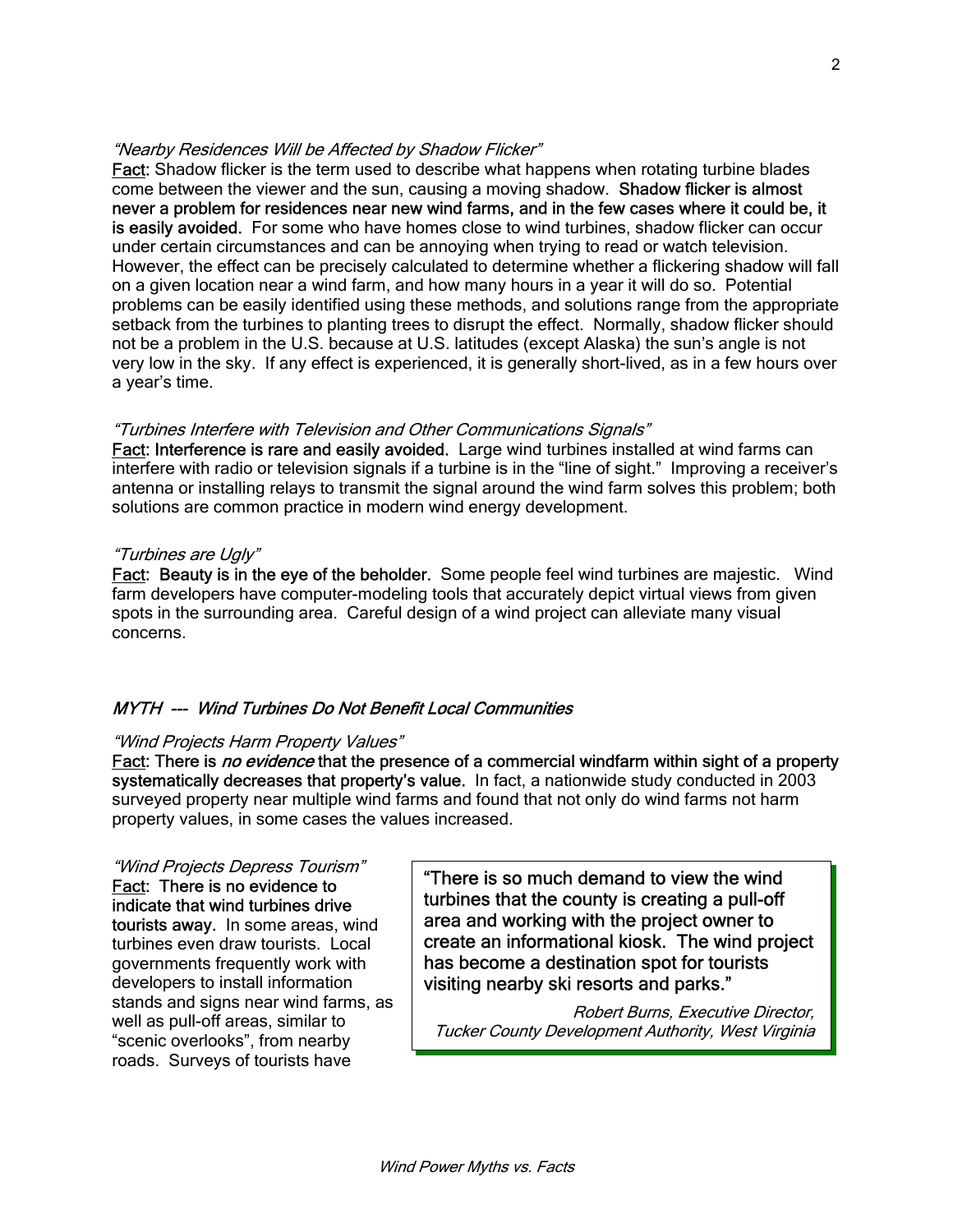found that the presence of wind turbines would not affect the decision of most visitors to return. The thousands of turbines in Palm Springs, Calif. have had no negative impact on the tourism business; on the contrary, the local tourism center organizes bus tours to the wind farms.

#### "Wind Projects Don't Contribute to the Local Tax Base"

Fact: Installing millions of dollars of equipment in most areas greatly increases the local taxes assessed, and wind farms are no exception. Wind farms support the local tax base, helping to pay for schools and roads far more than their impact to local facilities. One large (108-turbine) project in rural Prowers County, Colorado, increased the county's tax base by 29%.

#### What 1,000 megawatts of Wind Brought to Texas

Taxable value of wind power plants: \$777 million Property tax payments to local school districts: \$11.6 million in 2002 Landowner royalty income: \$2.5 million in 2002 Wind-related jobs: 2,500

Economic development associated with a new wind farm extends far beyond taxes to increased employment, directly from the wind farm operation and construction, and to money pumped in the local economy through services needed to support a large construction project, including increased hotel stays and restaurant revenues.

#### MYTH --- Wind Turbines aren't Safe

#### "Blades Cause Dangerous Ice Throws"

Fact: Ice throw, while it can occur under certain conditions, is of little danger. Setbacks typically used to minimize noise are sufficient to protect against danger to the public. In addition, ice buildup slows a turbine's rotation and will be sensed by a turbine's control system, causing the turbine to shut down.

#### "Turbines May Throw Blades or Collapse"

Fact: Modern wind turbines are so safe they successfully operate near schools, in urban settings and densely populated areas, and in rural communities. Blade throws were common in the industry's early years, but are unheard of-today because of better turbine design and engineering. None of the thousands of modern wind turbines in the U.S. have experienced a catastrophic failure, blade throw or a collapse.

#### MYTH --- Wind Turbines Harm Wildlife

#### "Turbines Kill Many Birds and Bats"

Fact: Wind energy development's overall impact on birds is extremely low compared with other human-related activities. No matter how extensively wind is developed in the future, bird deaths from wind energy are unlikely to ever be more than a small fraction of bird deaths caused by other human-related sources, such as cats and buildings.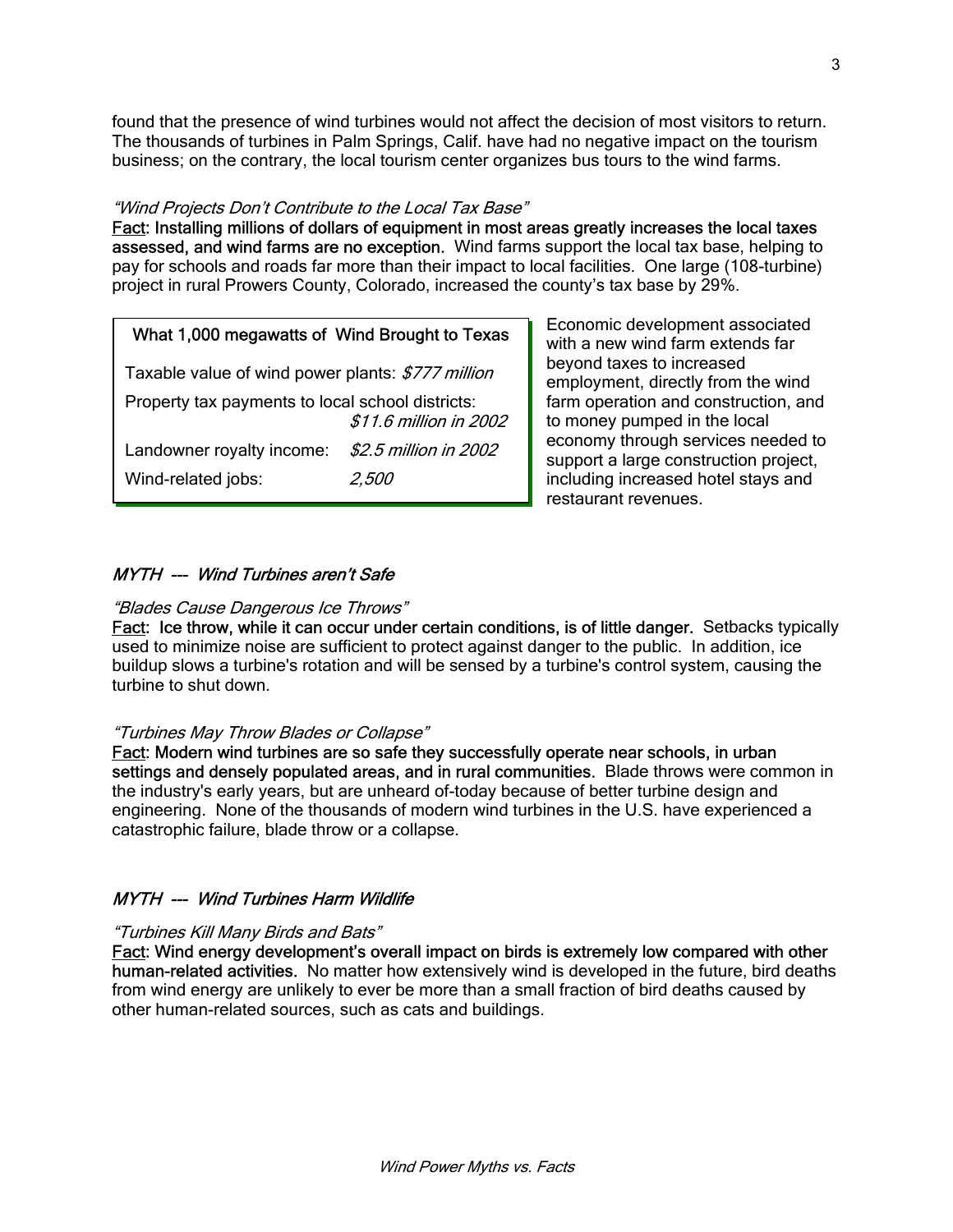However, birds and bats occasionally collide with wind turbines, as they do with other tall structures such as buildings.

Raptor kills (of eagles, hawks, and owls) are a problem at one large older wind farm in California, in Altamont Pass, built in the 1980s. Wind farm operators there have worked with wildlife officials and experts to reduce the impacts on birds, and those efforts continue today.

Prior to 2003, bat kills at wind farms studied were low. However, the frequency of bat deaths at a newly constructed wind farm in West Virginia in 2003 has caused concern. In response, AWEA and several of its member companies have entered into a three-year cooperative effort with Bat Conservation International, the National Renewable Energy Laboratory, and the U.S. Fish and Wildlife Service to research wind/bat interaction and test ways to reduce bat mortality.



Despite the minimal impact wind development has on bird and bat populations, the industry takes potential impacts seriously. In addition to special initiatives such as those described above, avian studies are routinely conducted at wind sites before projects are proposed. Preconstruction wildlife surveys are now common practice throughout the industry.

#### "Wind Projects Fragment Wildlife Habitat"

Fact: Wind farms are most often built in areas close to transmission lines where habitat has already modified and fragmented, typically by farming and ranching. Moreover, wind energy has a light footprint, with only the turbine itself, along with some roads and power lines, impacting the land, while pre-existing land use continues around the turbines as before. Windy land can also often be found in undeveloped areas, however, so habitat fragmentation can be a concern, especially in unbroken stretches of prairie grasslands or forests. The industry calls for more research to better understand the extent of possible habitat or wildlife impacts in these areas, including the effects of not developing renewable energy sources and thereby aggravating global warming and pollution pressures on wildlife and their habitats.

#### MYTH --- Wind Turbines are Expensive and Unreliable

#### "Back-up generation is needed for all wind turbines"

Fact: Because of the grid's inherent design, there is no need to back up every megawatt of wind energy with a megawatt of fossil fuel or dispatchable power. The electric grid is designed to have more generation sources than are needed at any one time because no power plant is 100% reliable. It is a complicated system designed to absorb many impacts, from electric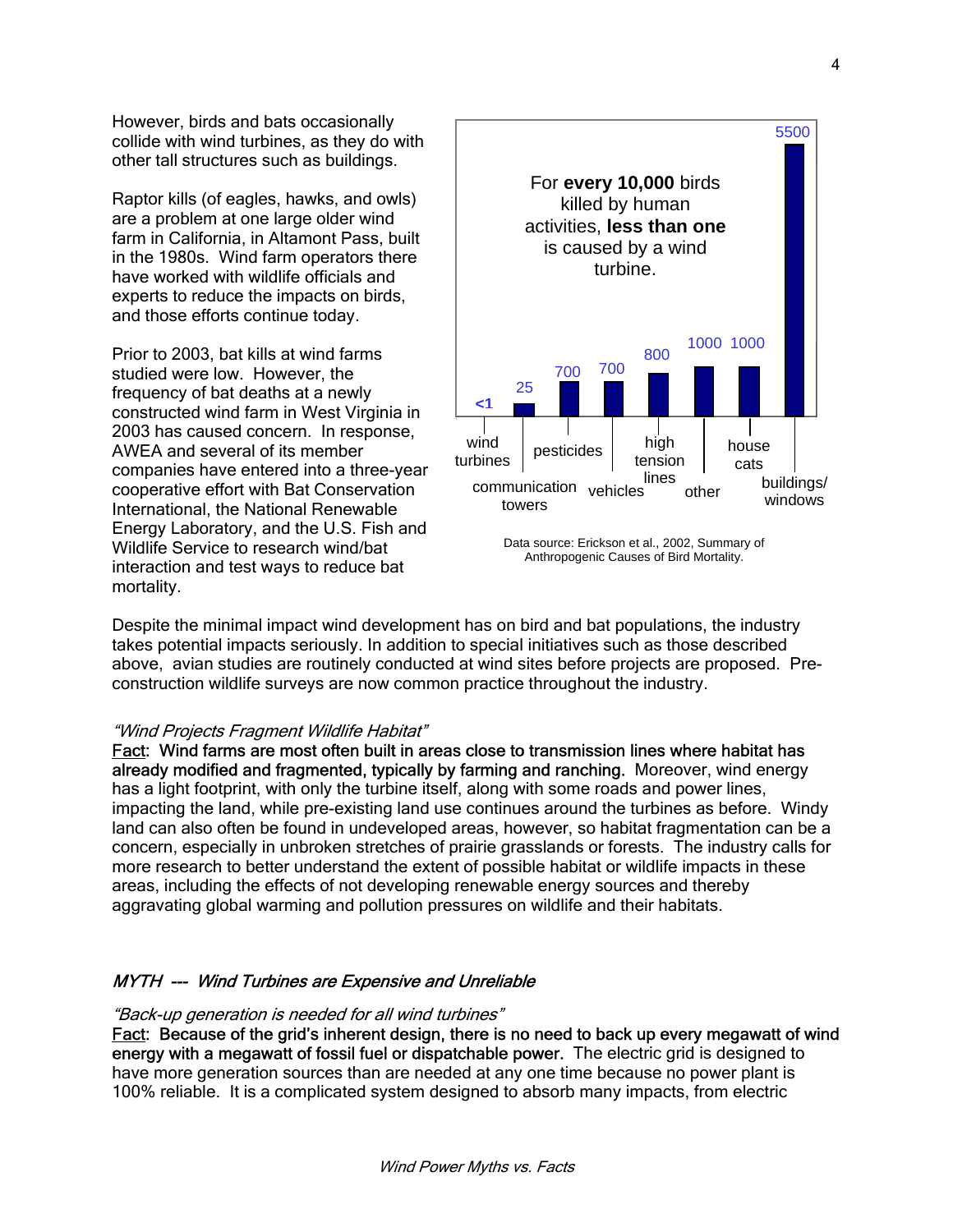generation sources going off-line to industrial customers starting up energy-intensive equipment. The grid operator matches electricity generation to electricity use, and wind energy's variability is just one more variable in the mix.

#### Findings of the Utility Wind Interest Group (an organization of some 55 utilities that have wind power on their systems) in November 2003:

"The results to date also lay to rest one of the major concerns often expressed about wind power: that a wind plant would need to be backed up with an equal amount of dispatchable generation. It is now clear that, even at moderate wind penetrations, the need for additional generation to compensate for wind variations is substantially less than one-for-one and is often closer to zero."

Many so-called reliable sources of electricity suffer from unexpected outages, such as nuclear reactors and coal plants that shut down, often at short notice, for safety repairs or maintenance. Yet no one proposes to back up a coal or nuclear power plant with a similar amount of generation from another plant. The reality is that wind energy is naturally variable, but not unreliable. Wind farms are built in windy areas, and seasonal and daily wind generation patterns can be anticipated. Denmark, and grids in regional areas elsewhere in Europe operate with 10-15% or more of their power coming from wind, without increased reliability problems or need for additional back-up power plants. And in contrast to conventional power plants, wind farms do not shut down altogether for maintenance and repairs—faulty turbines, when they occur, are repaired while the other turbines continue to operate.

#### "Wind Turbines Operate Only a Small Fraction of the Time"

Fact: Wind turbines generate electricity most (65-80%) of the time, although the output amount is variable. No power plant generates at 100% "nameplate capacity" 100% of the time. Nameplate capacity refers to the maximum generation potential of a power plant. A conventional power plant is occasionally closed for maintenance or repairs, or runs below full capacity to best match demand. Wind farms are built in areas where the wind blows most of the time, but because of variations in speed, a wind farm will generate power at full rated capacity about 10% of the time, and on average throughout the year the plant will generate 30% to 35% of its rated capacity.

#### "Wind Energy Will Never Provide More Than a Little Electricity"

Fact: The U.S. Department of Energy estimates America's wind energy potential to be much larger than total U.S. electricity consumption today. Tapping only a fraction of that potential would provide a significant part of America's electricity supply. In the United States, wind energy currently produces approximately 16 billion kilowatt-hours of electricity, equivalent to powering about 1.6 million average American homes year-round. A typical one-megawatt



Wind Power Myths vs. Facts